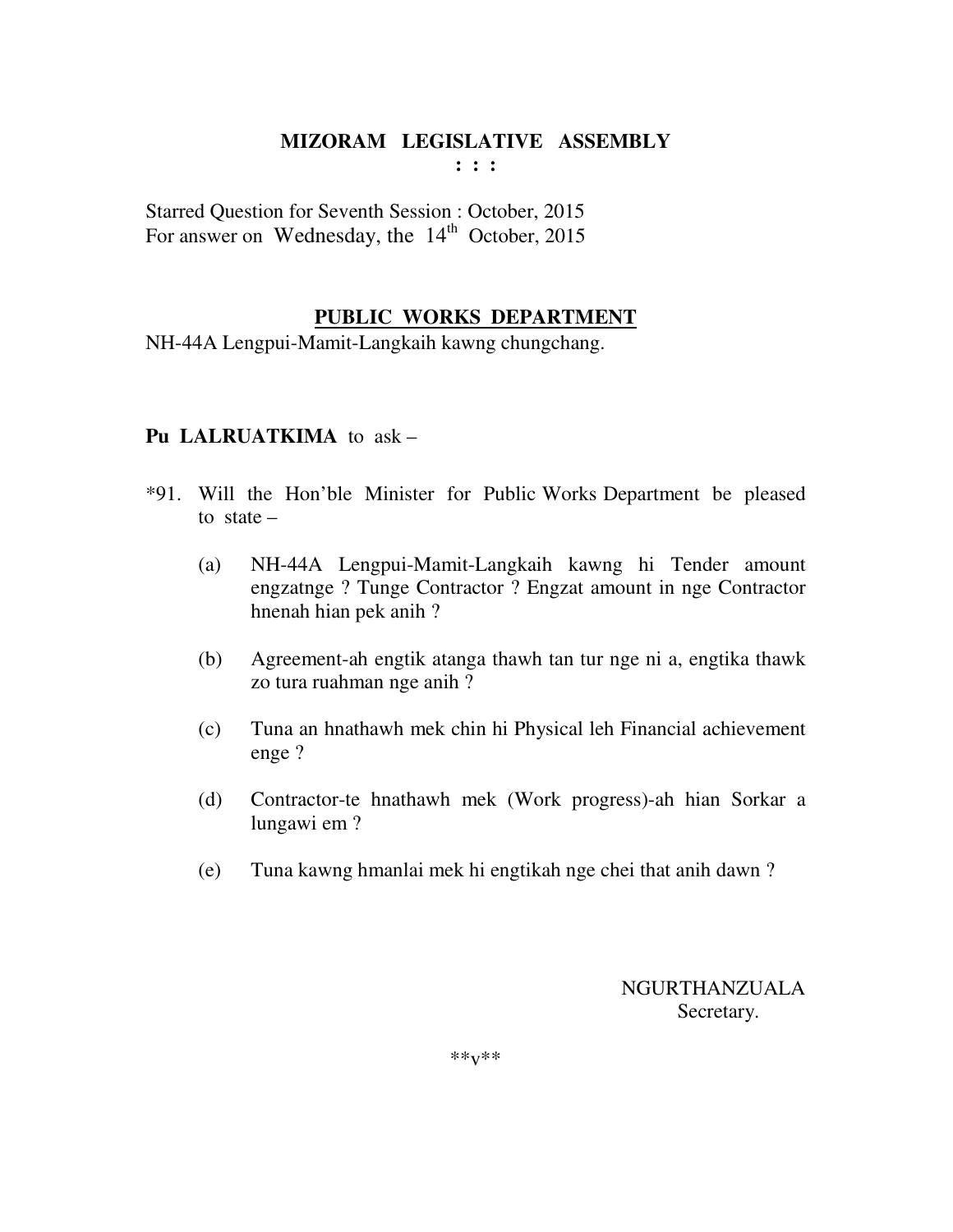**: : :** 

Starred Question for Seventh Session : October, 2015. For answer on Wednesday, the 14<sup>th</sup> October, 2015.

#### **TRANSPORT DEPARTMENT**

Transport office thar etc. chungchang.

**Pu K. SANGTHUAMA**  $\left\{ \right.$  to ask – **Pu. R.L. PIANMAWIA** 

- **\*92**. Will the Hon'ble Minister for Transport Department be please to state –
	- (a) Transport Office thar sak mek hi engtikah nge luah anih ang?
	- (b) Transport Department in kum khatah Revenue engzatnge a chhun luh?

 NGURTHANZUALA Secretary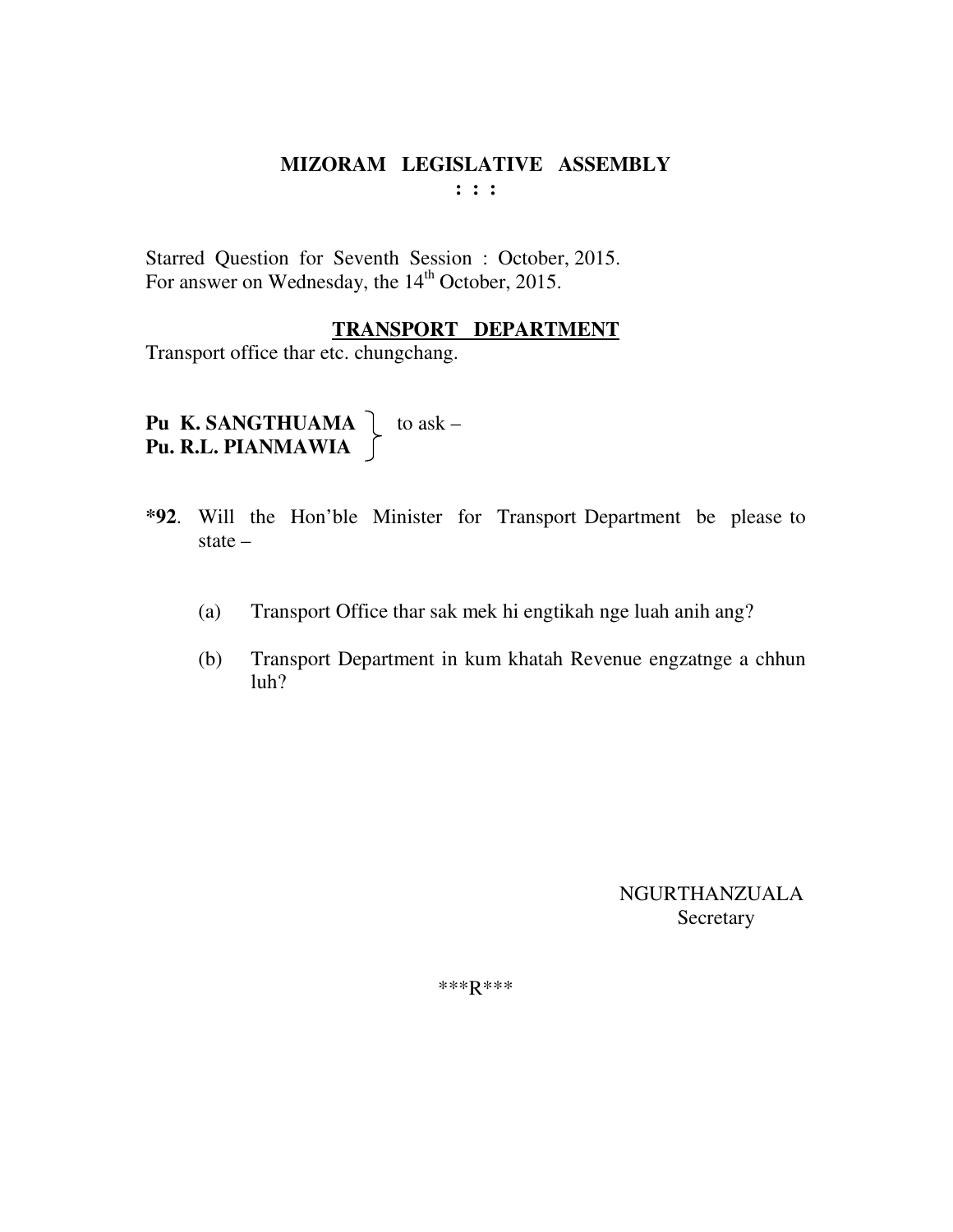**: : :** 

Starred Question for Seventh Session : October, 2015 For answer on Wednesday, the  $14<sup>th</sup>$  October, 2015

## **PUBLIC WORKS DEPARTMENT**

Ram chhung inkalpawhna chungchang.

## **Dr. K. BEICHHUA** to ask –

- \*93. Will the Hon'ble Minister for Public Works Department be pleased to state  $-$ 
	- (a) 2014 to 2015 leh 2015 to 2016-a PWD Work Schedule-ah Zoram chhung inkalpawhna kawng enkawl nan pawisa dah a ni em ?
	- (b) Dah ni ta se cheng engzatnge ?
	- (c) Pawisa hman tawh engzatnge ?

 NGURTHANZUALA Secretary.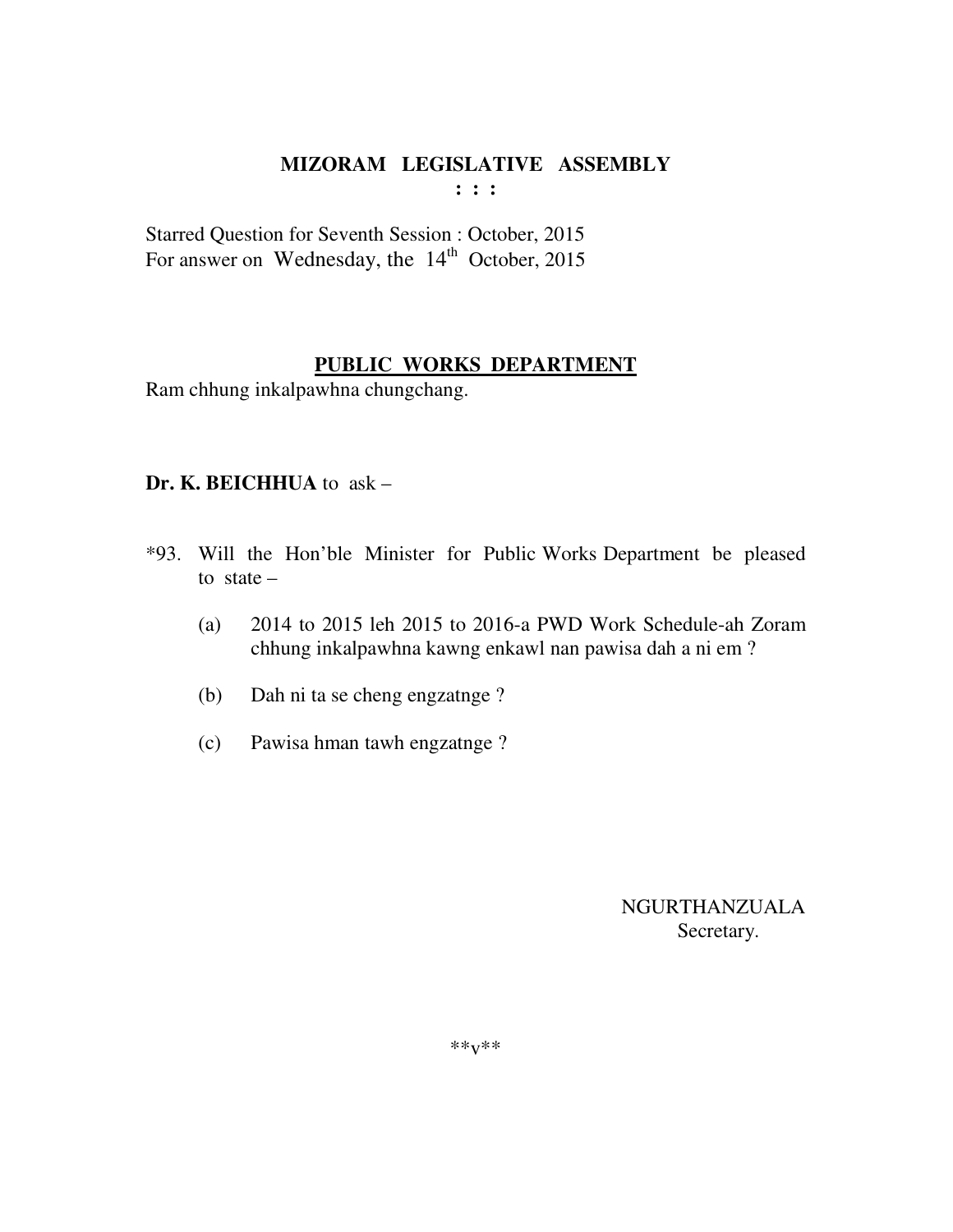Starred Question for Seventh Session : October, 2015. For answer on Wednesday, the 14<sup>th</sup> October, 2015.

## **DISASTER MANAGEMENT & REHABILITATION DEPARTMENT**

Ruah sur vanga In chhia chungchang.

## **Dr. K. BEICHHUA** to ask -

- \*94. Will the Hon'ble Minister for Disaster Management & Rehabilitation Department be pleased to state
	- a) Kum 2014 atanga vawiin ni thlenga ruah sur avang leh thildang vanga mihring chenna in chhia Mizoramah sorkar in a hraitpui engzatnge awm ?
	- b) Sorkar atanga chhawmdawlna pek an ni em ?

NGURTHANZUALA Secretary.

…M…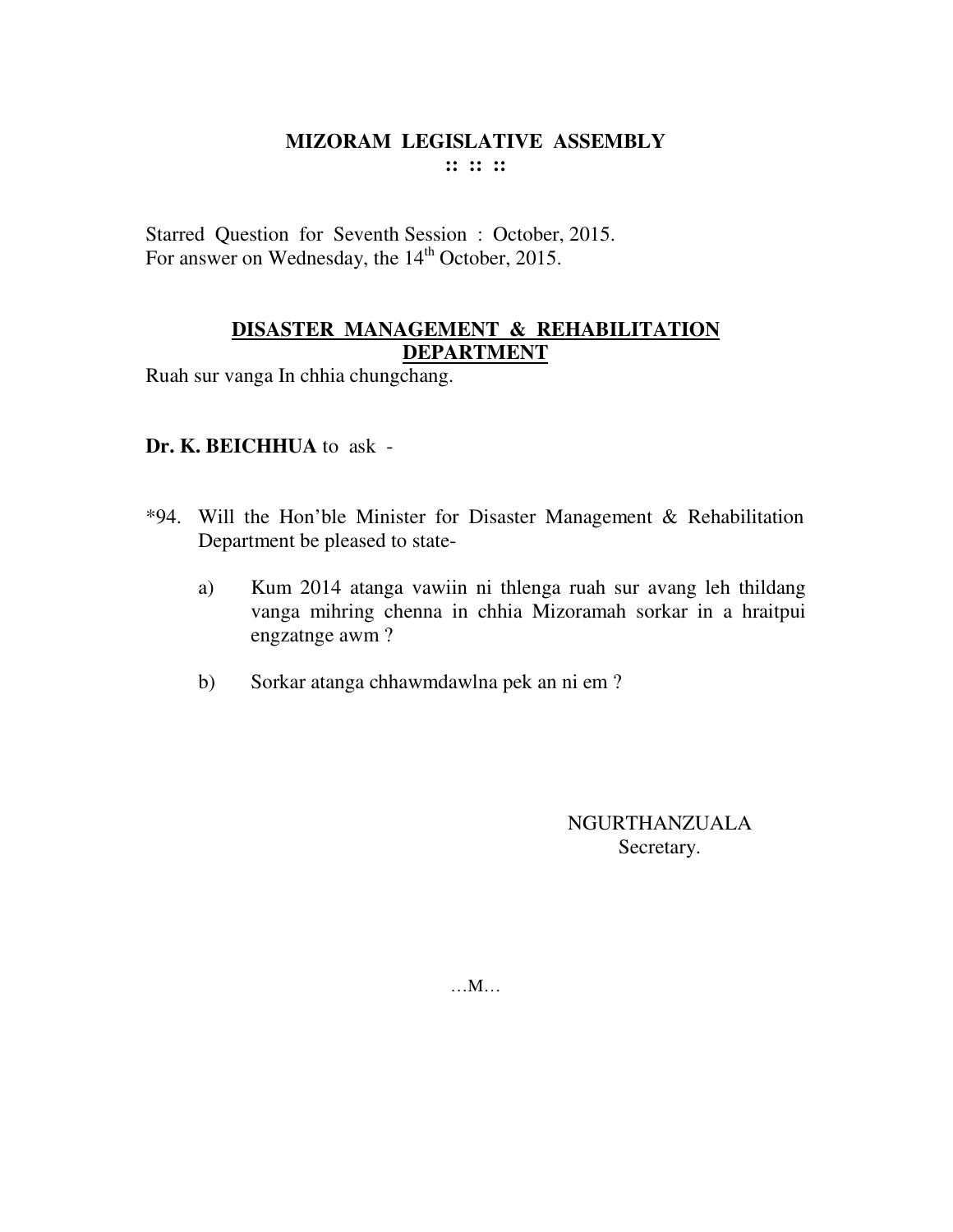Starred Question for Seventh Session : October, 2015. For answer on Wednesday, the 14<sup>th</sup> October, 2015.

## **LOCAL ADMINISTRATION DEPARTMENT**

RGPSA Scheme hnuaia sum hmuh chungchang.

# **Er. LALRINAWMA** to ask –

- \*95. Will the Hon'ble Minister for Local Administration Department be please to state –
	- (a) Tun dinhmunah RGPSA Scheme hnuai atangin sum hmuh beisei a ni em ?
	- (b) Lo ni ta se, cheng engzatnge hmuh beisei anih ?
	- (c) Heng sum te hi engtia hman tur nge ?

 NGURTHANZUALA **Secretary**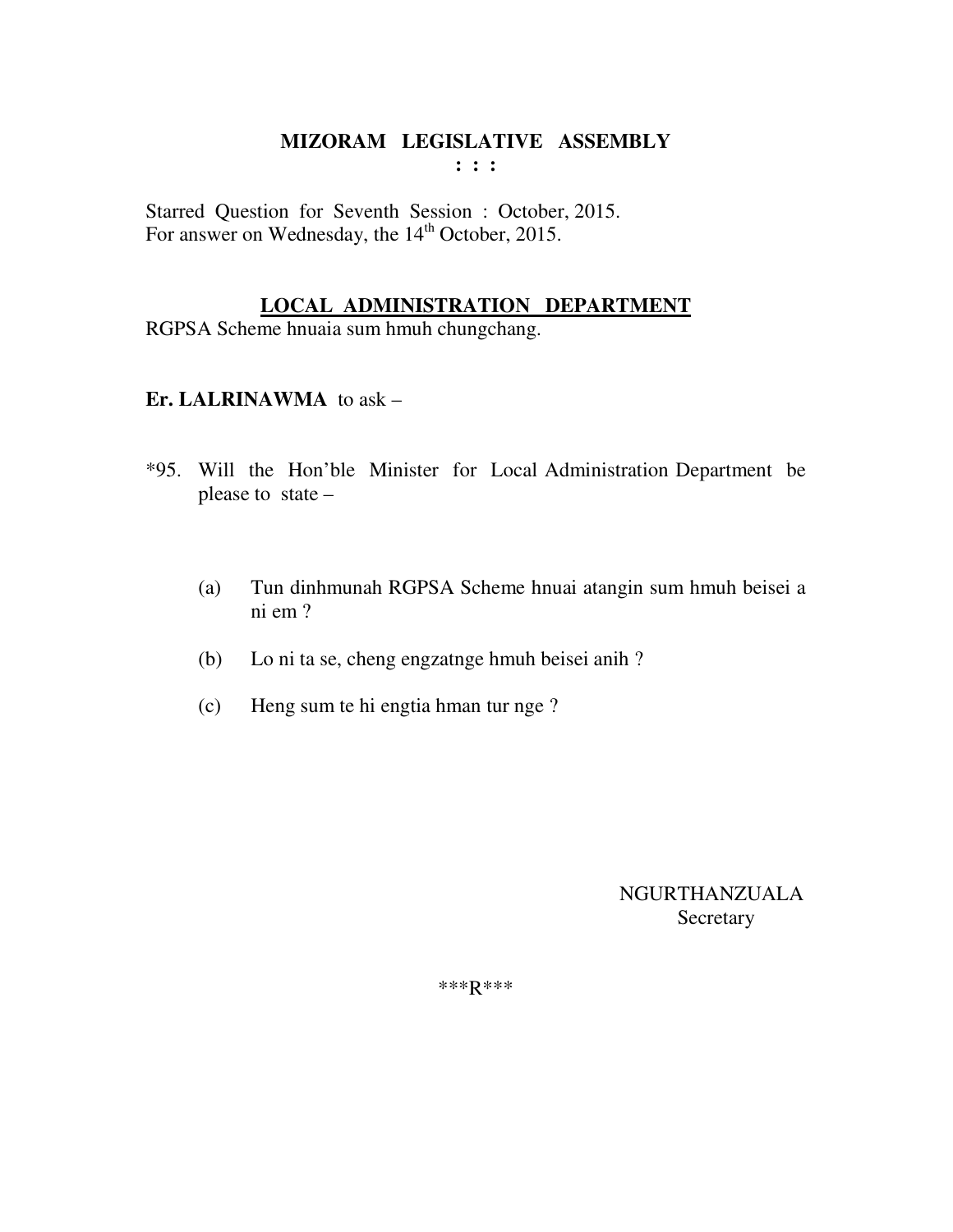Starred Question for Seventh Session : October, 2015 For answer on Wednesday, the  $14<sup>th</sup>$  October, 2015

# **TRANSPORT DEPARTMENT**

Lirthei condemn dan chungchang.

# **Er. LALRINAWMA**  $\int$  to ask – **Pu LALRUATKIMA**

- \*96. Will the Hon'ble Minister for Transport Department be pleased to state –
	- (a) Vehicle Condemnation Board hian Lirtheite a condemn dawn hian eng tehkhawng nge a hman ?
	- (b) Vehicle Condemnation Board hian Department ten heng Condemn Vehicles-te hi an tihralnaah a enpui leh thin em ?
	- (c) The Mizoram Condemnation and Disposal of Government Vehicle Rules, 2011 hi Sorkarin Rule No.1(2)&(3)-in a sawi angin a kengkawh tha tawk em ?
	- (d) Tha tawk nise, Rule No.10-a sub rule  $(1)\&(4)$  te hi Head of Department ten an zawm tha em ? Zawm lo awm se zawm lotu lakah tuin nge action la ang? He Rules kalh a thil tite lakah action a awm tawh em ?
	- (e) Sorkar Motor te hi kum engzat thleng nge chhawr theih? HMV/MMV leh LMV-ah te hian repair nan cheng engzat thleng nge hman ral theih

 NGURTHANZUALA Secretary.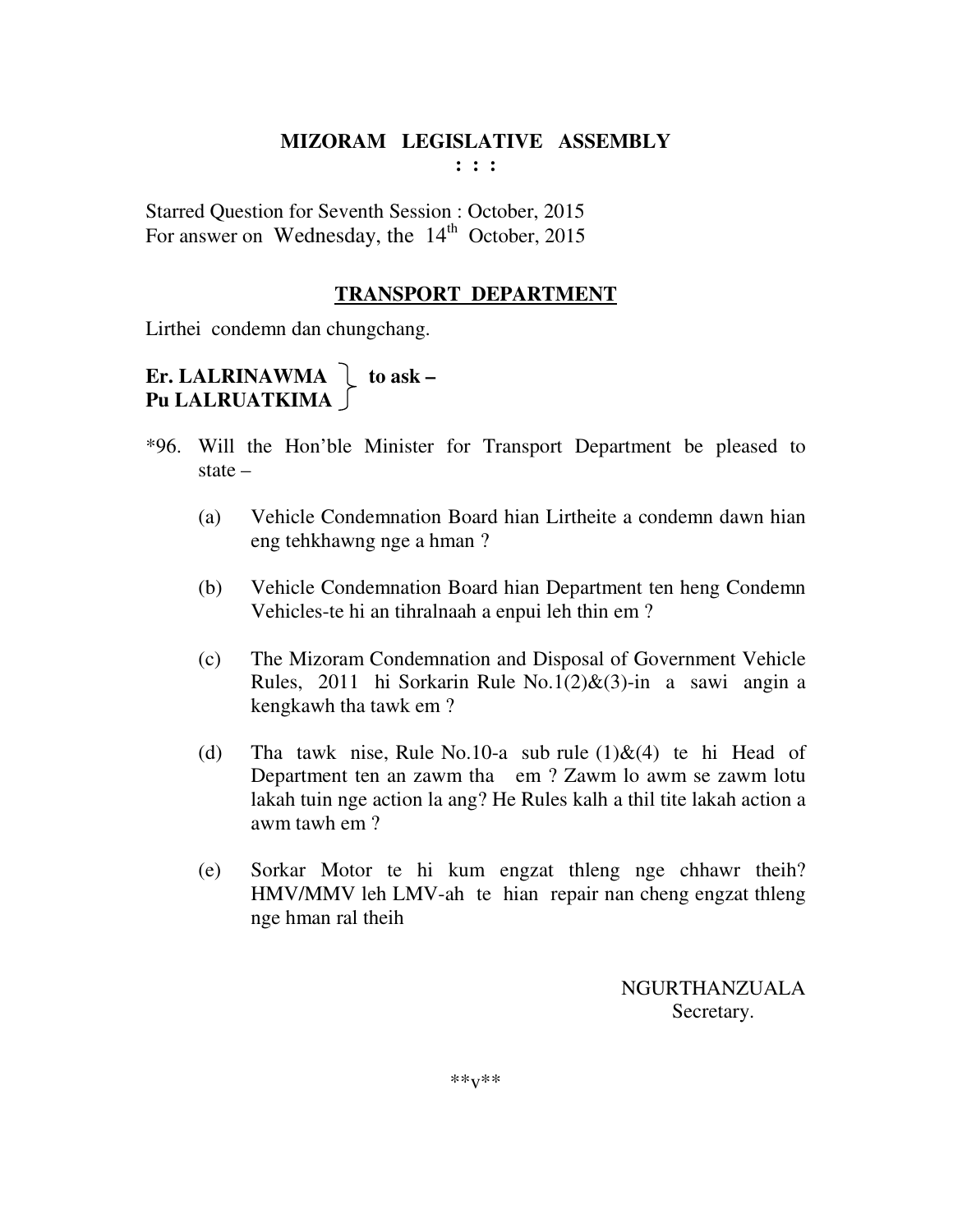Starred Question for Seventh Session : October, 2015. For answer on Wednesday, the 14<sup>th</sup> October, 2015.

#### **PUBLIC WORKS DEPARTMENT**

Khawlailung – Hmunzawl kawng chungchang.

#### **Pi VANLALAWMPUII CHAWNGTHU** to ask –

\*97. Will the Hon'ble Minister for Public Works Department be please to state –

Khawlailung – Hmunzawl kawng hi hmalak tumna a awm em ? Fur apianga lei (Bridge) mumal loh avanga inkalpawhna tha lo thin hi a buaithlak hle mai a, hei hi changtlung zawk a siam dan a awm thei ang em?

> NGURTHANZUALA **Secretary**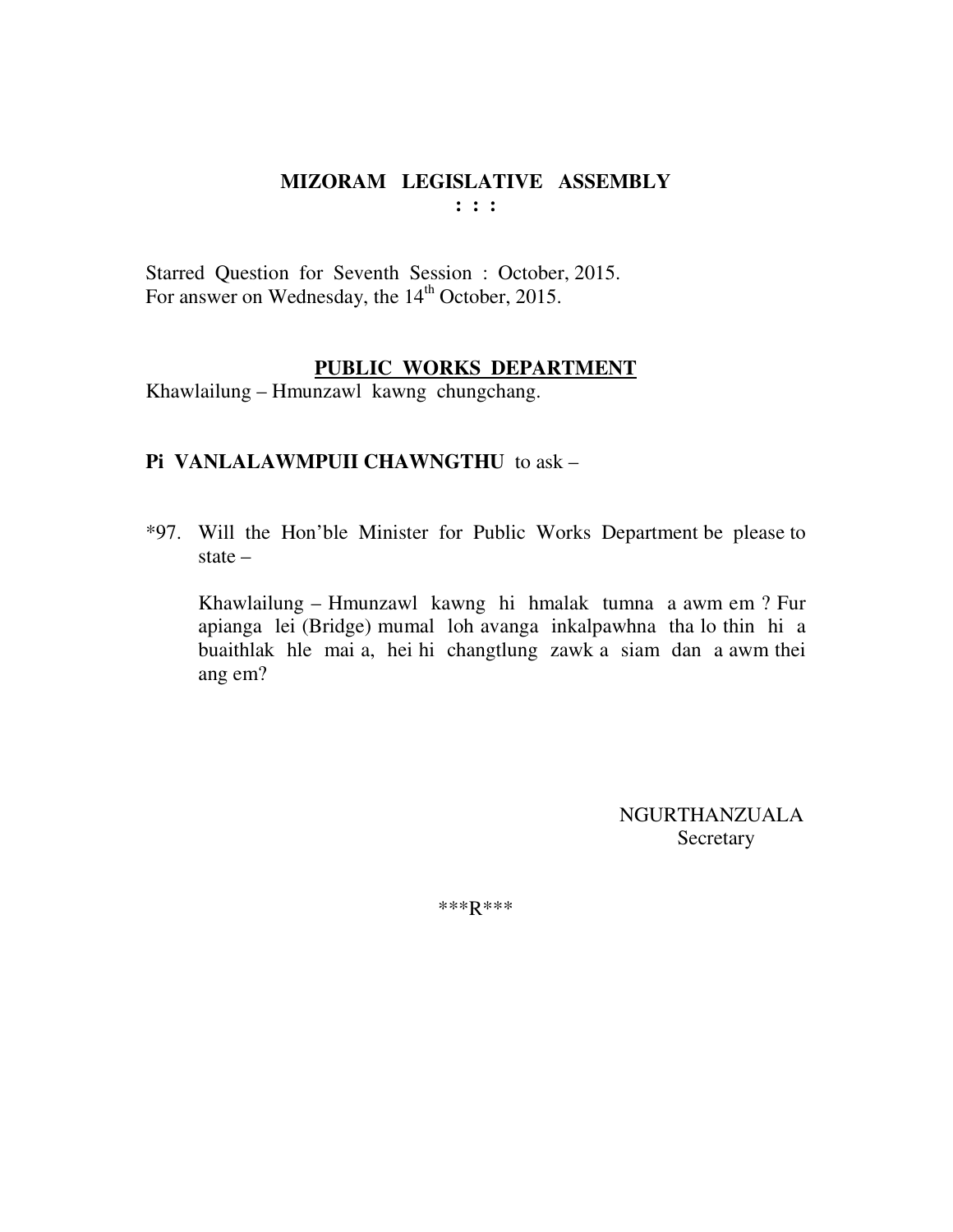Starred Question for Seventh Session : October, 2015. For answer on Wednesday, the 14<sup>th</sup> October, 2015.

#### **PUBLIC WORKS DEPARTMENT**

Hunthar lei tlahniam chungchang.

**Pu K. SANGTHUAMA**  $\uparrow$  to ask – **Dr. NGURDINGLIANA** 

- \*98. Will the Hon'ble Minister for Public Works Department be pleased to state –
	- a) Hunthar veng lei tlahniam leh Rangvamual leimin, kawng tam taka mipui tan harsatna siamtu tih kian nan Department-in eng ruahmanna nge a neih ?
	- b) Hunthar lei tlahniam lai khu sorkarin engtinnge hma lak a tum?

NGURTHANZUALA **Secretary**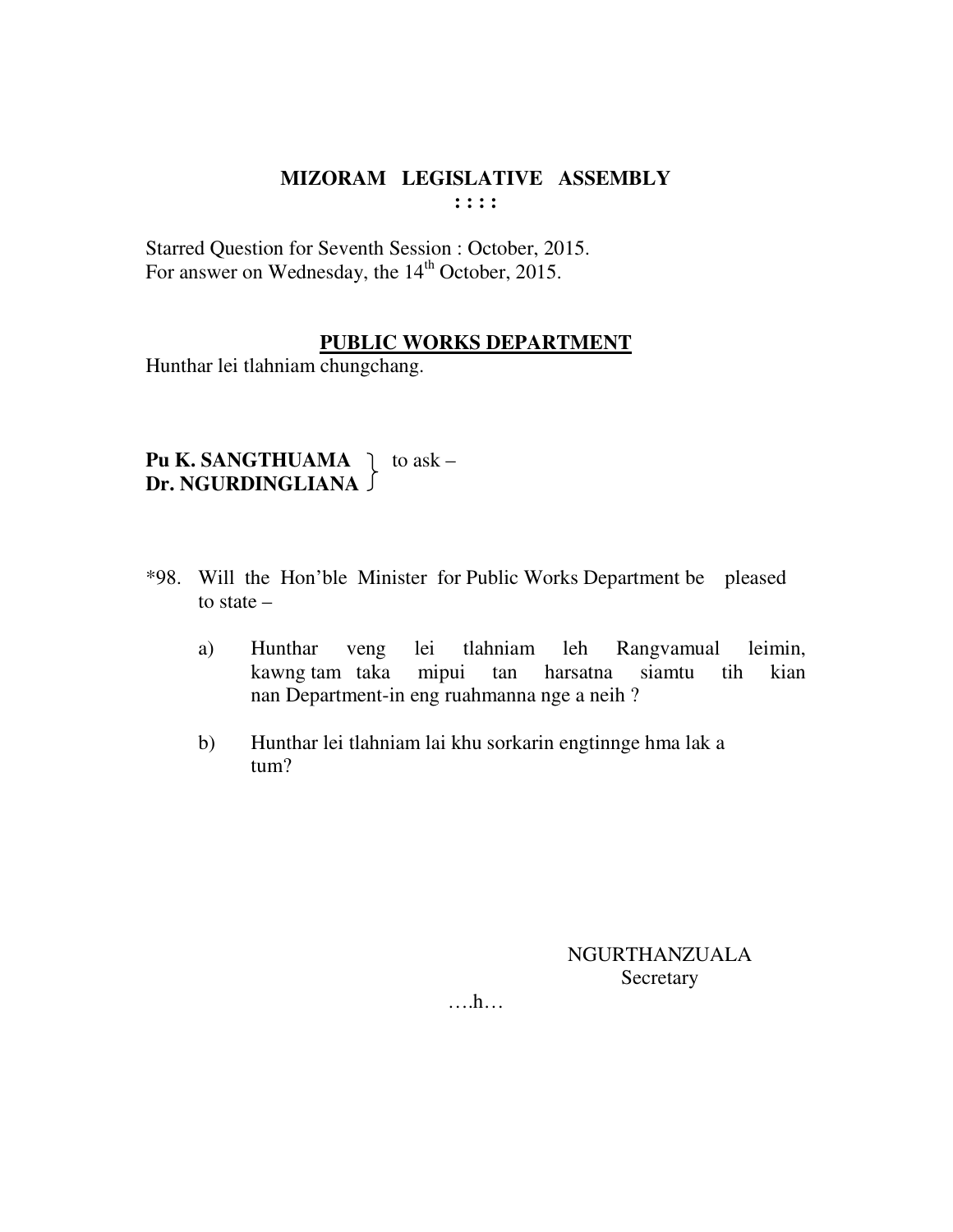Starred Question for Seventh Session : October, 2015. For answer on Wednesday, the 14<sup>th</sup> October, 2015.

## **INDUSTRIES DEPARTMENT**

Public Sector Enterprise thiah chungchang.

# **Pu LALRUATKIMA** to ask –

- \*99. Will the Hon'ble Minister for Industries Department be pleased to state –
	- a) Public Sector Enterprise-ZENICS, ZOHANDCO, ZIDCO, MIFCO te hi thiah tum an ni em ? Anih chuan engvanga thiah tur nge an nih ?
	- b) PSE-te hian Loan/leiba an nei em ? An neih chuan engzatnge Loan/leiba an neih ?
	- c) PSE-thawktute awm zel dan tur eng angin nge ruahman anih ?

NGURTHANZUALA **Secretary**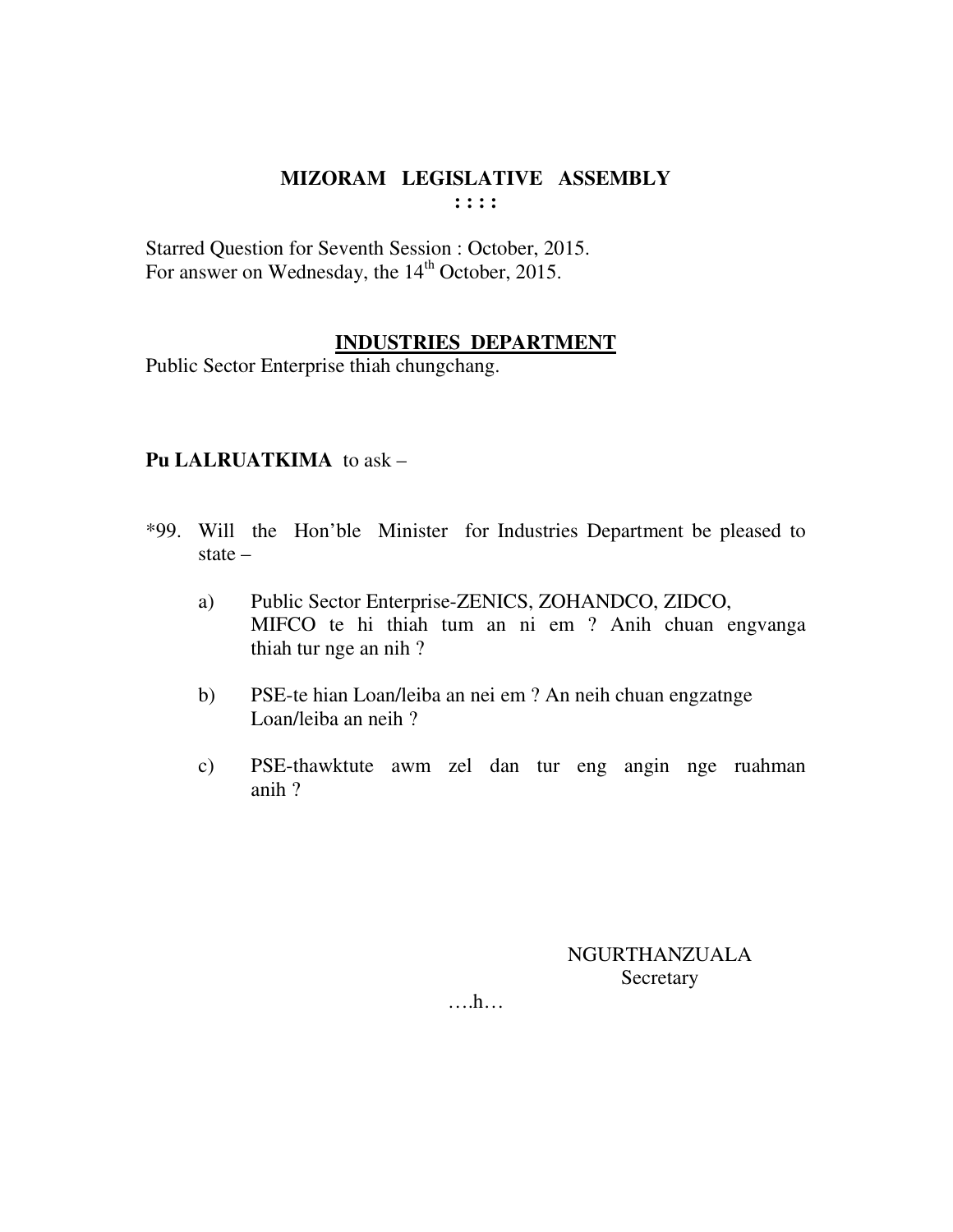Starred Question for Seventh Session : October, 2015. For answer on Wednesday, the 14<sup>th</sup> October, 2015.

## **PUBLIC WORKS DEPARTMENT**

Champhai-Zokhawthar kawng chungchang.

## **Pu LALRUATKIMA** to ask –

- \*100. Will the Hon'ble Minister for Public Works Department be pleased to state –
	- a) Champhai to Zokhawthar kawng Formation Cutting/Permanent Works/Pavement hi eng sum hmanga thawh nge anih? Tunge Contractor?
	- b) Tender amount engzatnge? Contractor hian engzat in nge a chhan ?
	- c) Contractor hi engzat amount/percentage-a thawk turin nge pek anih? Engtikah nge hna hi thawh tan anih? Agreement-ah eng tika thawh zawh tur nge anih?
	- d) Mobilization advance pek a ni em? Pek anih chuan engzatnge pek anih a, engtikah nge pek anih ?

NGURTHANZUALA **Secretary**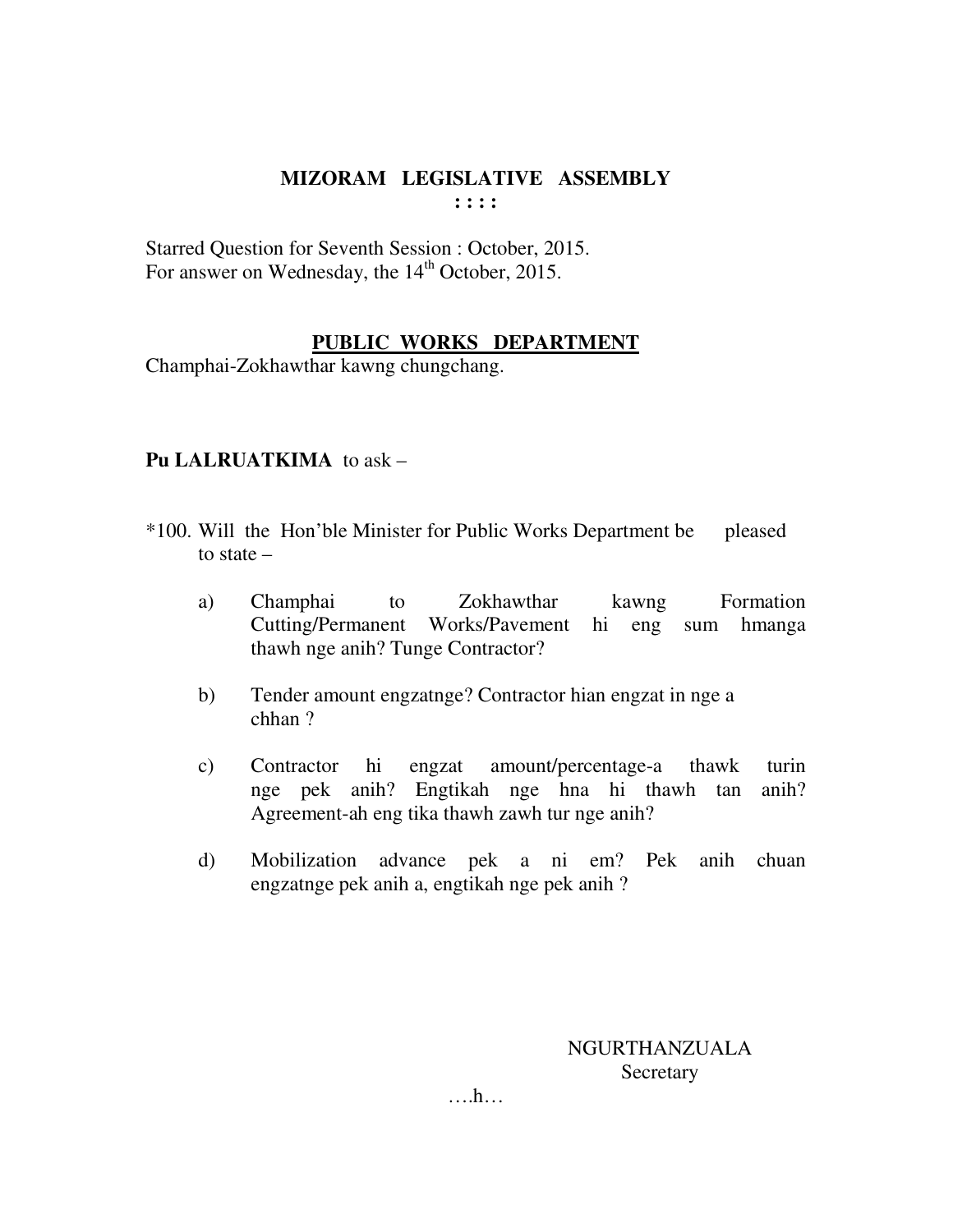Starred Question for Seventh Session : October, 2015. For answer on Wednesday, the 14<sup>th</sup> October, 2015.

## **PUBLIC WORKS DEPARTMENT**

East Tuipui A/C kawng chungchang.

## **Pu T. SANGKUNGA** to ask -

- \*101. Will the Hon'ble Minister for Public Works Department be pleased to state
	- a) Dungtlang to Kelkang PWD Road hi hei aia tha deuh hlek tal hian engtikah nge siam theih anih ang ?
	- b) Thinghrangkawn to Vangchhia leh Thinghrangkawn to Bungzung PMGSY Road hi engtikah nge blacktop anih theih ang ?
	- c) Dungtlang to Farkawn Road chhe lutuk hi engtikah nge siam that theih anih ang ?
	- d) Khawbung to Tuipui kawng hi engtikah nge blacktop theih anih ang ?
	- e) Khuangleng to Lianpui PMGSY Road hi engtikah nge blacktop theih anih ang ?

NGURTHANZUALA Secretary.

…M…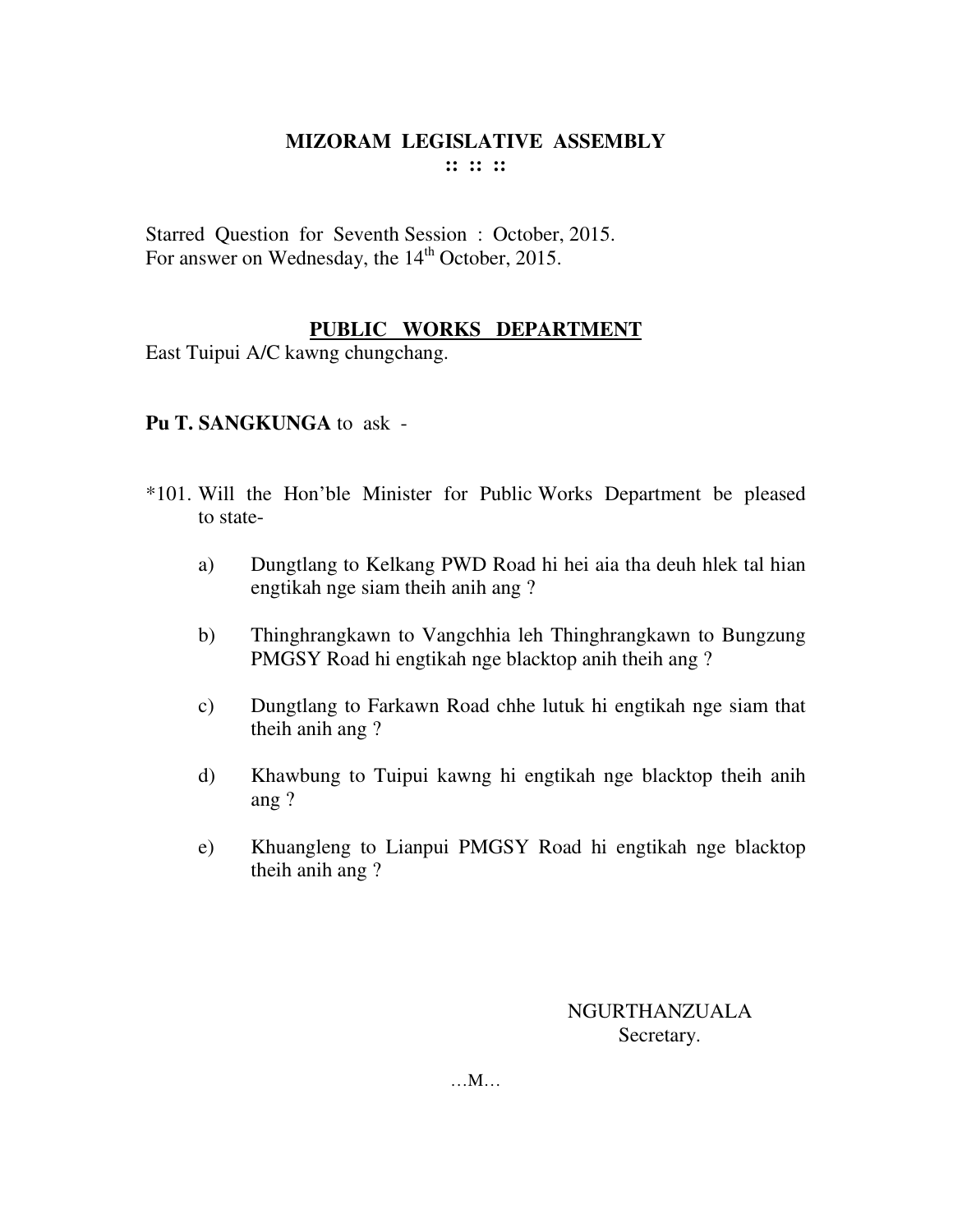Starred Question for Seventh Session : October, 2015 For answer on Wednesday, the  $14<sup>th</sup>$  October, 2015

# **RURAL DEVELOPMENT DEPARTMENT**

MGNREGA hnuaia sum hmuh chungchang.

#### **Er. LALRINAWMA** to ask –

- \*102. Will the Hon'ble Minister for Rural Development Department be pleased to state –
	- (a) Kum 2014-2015 chhungin MGNREGA Scheme hnuaiah material component atan sum engzatnge hmuh anih ?
	- (b) Material Component hmang hian heng VEC, BDO, PD ten engzat man theuh nge hna an thawh ?

 NGURTHANZUALA Secretary.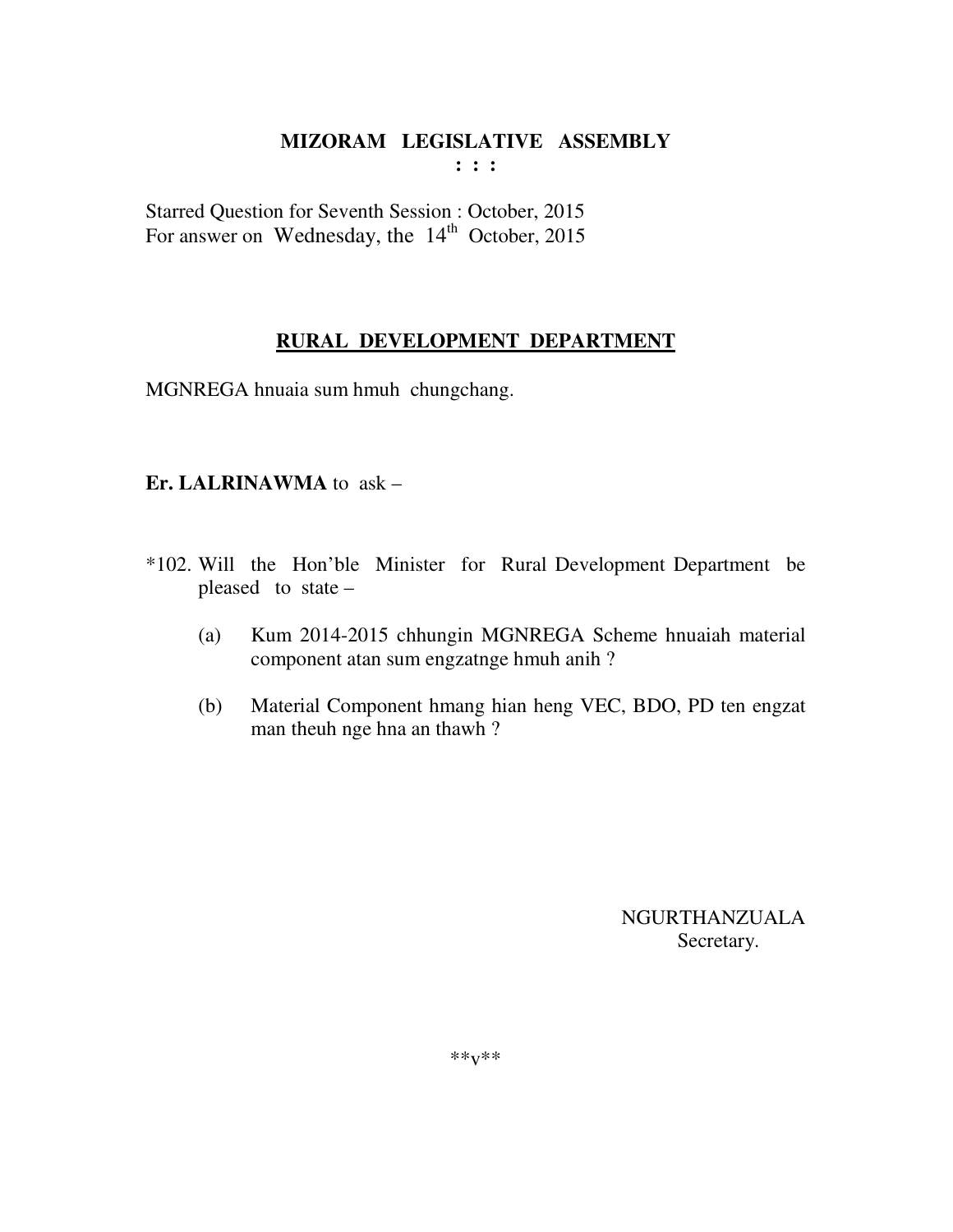Starred Question for Seventh Session : October, 2015. For answer on Wednesday, the 14<sup>th</sup> October, 2015.

## **PUBLIC WORKS DEPARTMENT**

Motor lei zat chungchang.

## **Pu LALRUATKIMA** to ask –

- \*103. Will the Hon'ble Minister for Public Works Department be please to state –
	- a) Kum 2013 atanga tun thlengin Motor engzatnge lei anih tawh? Eng motor te nge lei anih?
	- b) Motor te hi engtikah te nge lei anih a, engzat man te nge ?

 NGURTHANZUALA **Secretary**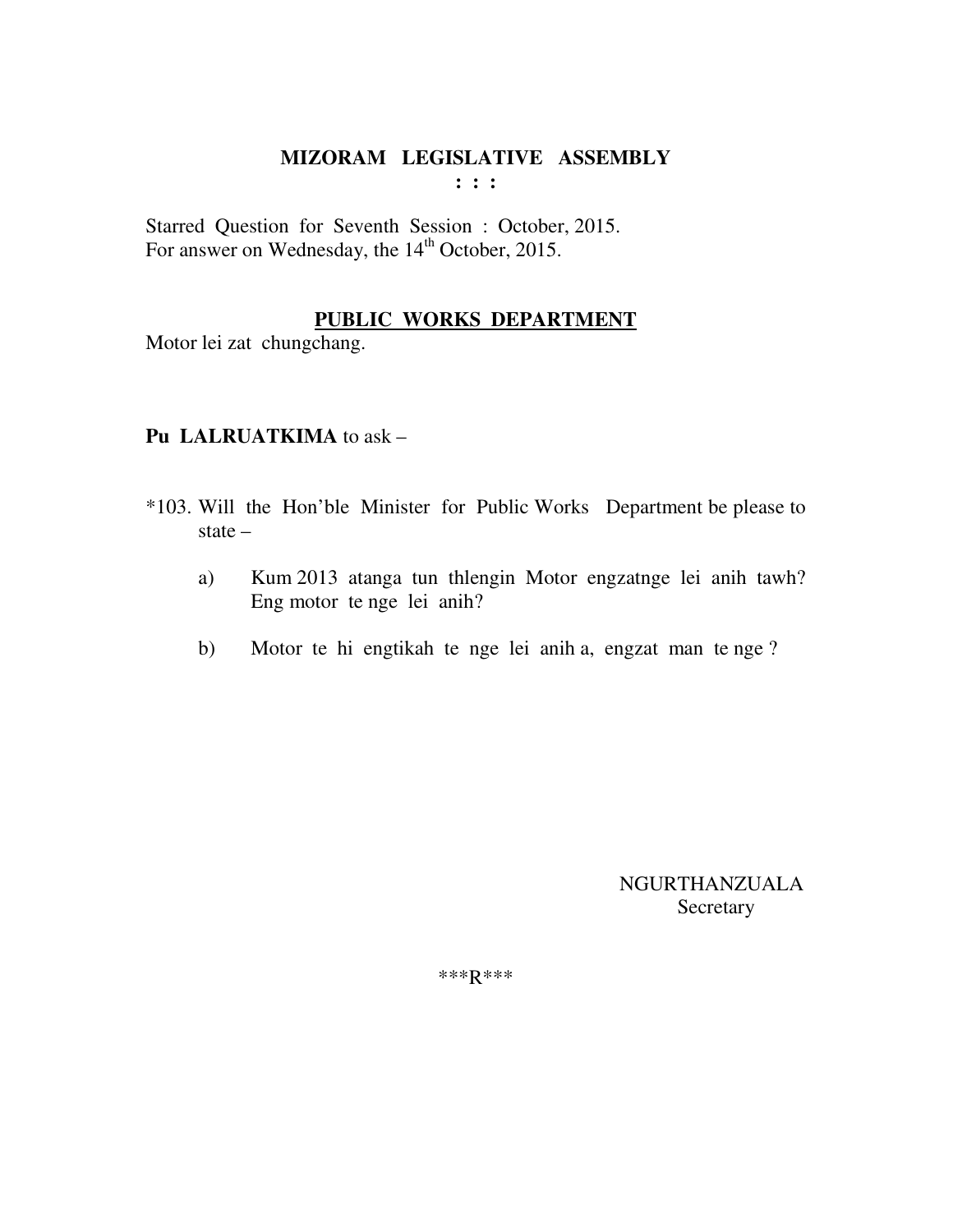Starred Question for Seventh Session : October, 2015. For answer on Wednesday, the 14<sup>th</sup> October, 2015.

#### **PUBLIC WORKS DEPARTMENT**

Ramthar North Multi-purpose Centre sak chungchang

#### **Pu LALTHANLIANA** to ask –

- \*104. Will the Hon'ble Minister for Public Works Department be pleased to state –
	- (a) Ramthar North Multi-purpose Centre sakna tur estimate amount hi engzat nge?
	- (b) A sakna tur sum hi hmuh a ni tawh em?
	- (c) Engtikah nge sak tan tum anih?

 NGURTHANZUALA Secretary

...z…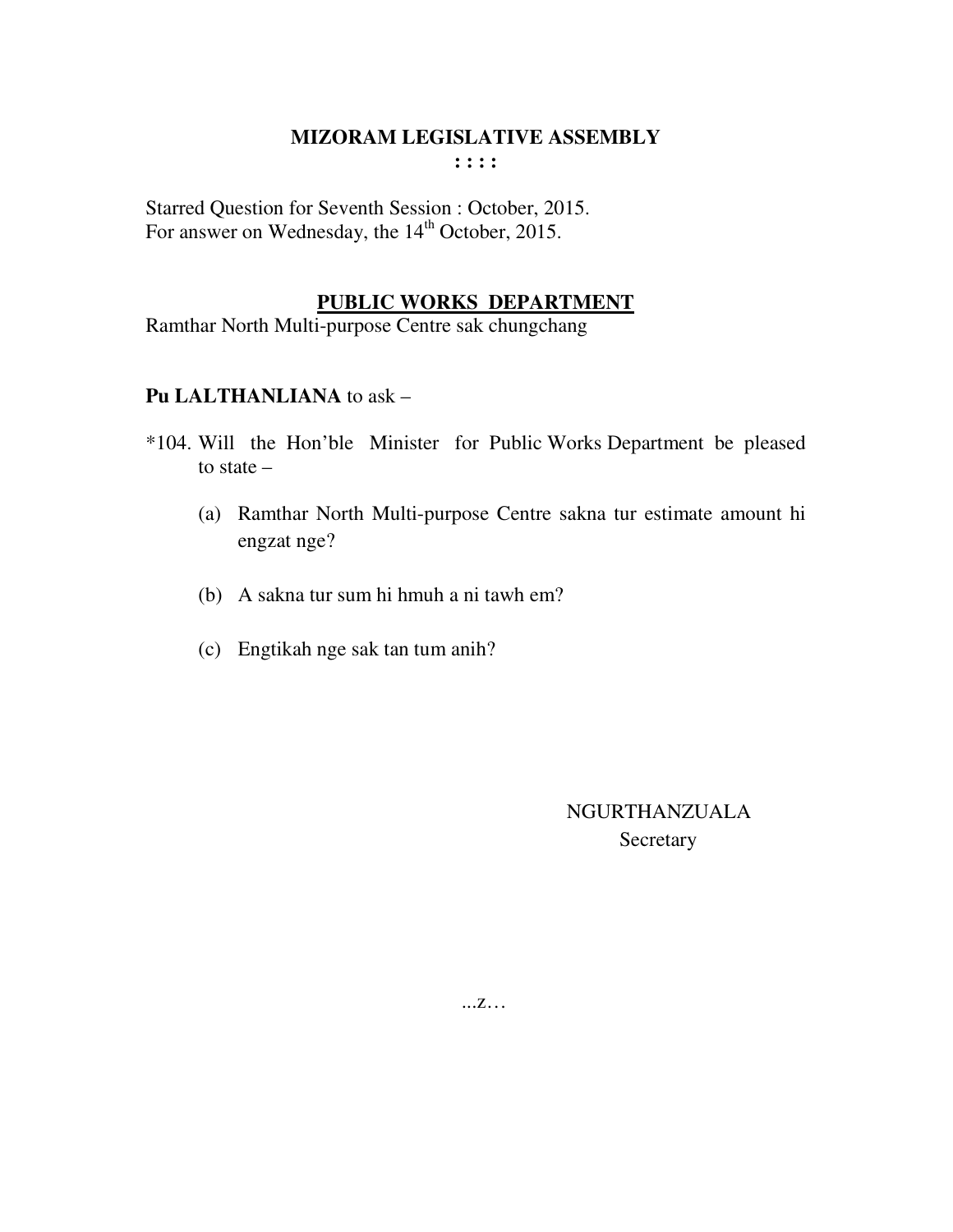Starred Question for Seventh Session : October, 2015. For answer on Wednesday, the 14<sup>th</sup> October, 2015.

#### **TRANSPORT DEPARTMENT**

District Headquarter a Parking fee khawn leh Taxi permit pek chungchang.

#### **Pu R.L. PIANMAWIA** to ask –

- \*105. Will the Hon'ble Minister for Transport Department be pleased to state –
	- a) District Headquarters-ah te Parking fee lak tumna a awm em ?
	- b) Taxi Permit hi zawrh theih a ni em ? Chanchinbu-a Taxi Permit zawrh thin hi Sorkarin a hria em ?

NGURTHANZUALA Secretary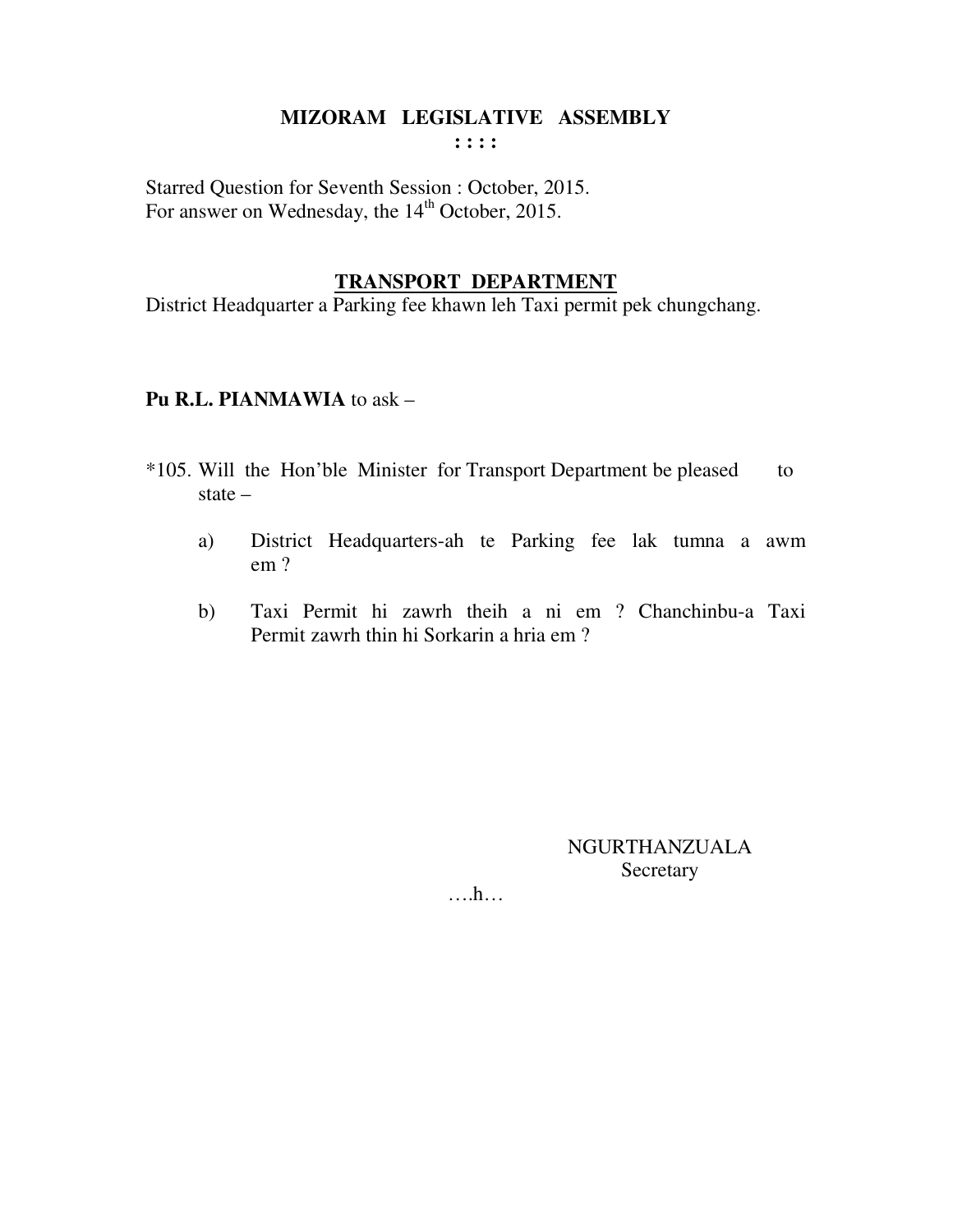**: : : :** 

Starred Question for Seventh Session : October, 2015. For answer on Wednesday, the 14<sup>th</sup> October, 2015.

#### **INDUSTRIES DEPARTMENT**

Sapthei chingtute chungchang

#### **Er. LALRINAWMA** to ask –

- \*106. Will the Hon'ble Minister for Industries Department be pleased to state –
	- (a) Tun dinhmunah MIFCO kaltlanga Tuikum Cluster-a sapthei chingtute hnenah tanpuina sum emaw bungrua emaw engzatnge pek anih tawh?
	- (b) Heng tanpuina te hi mipakhat tan engzat tur nge ruahman anih?

 NGURTHANZUALA Secretary

...z…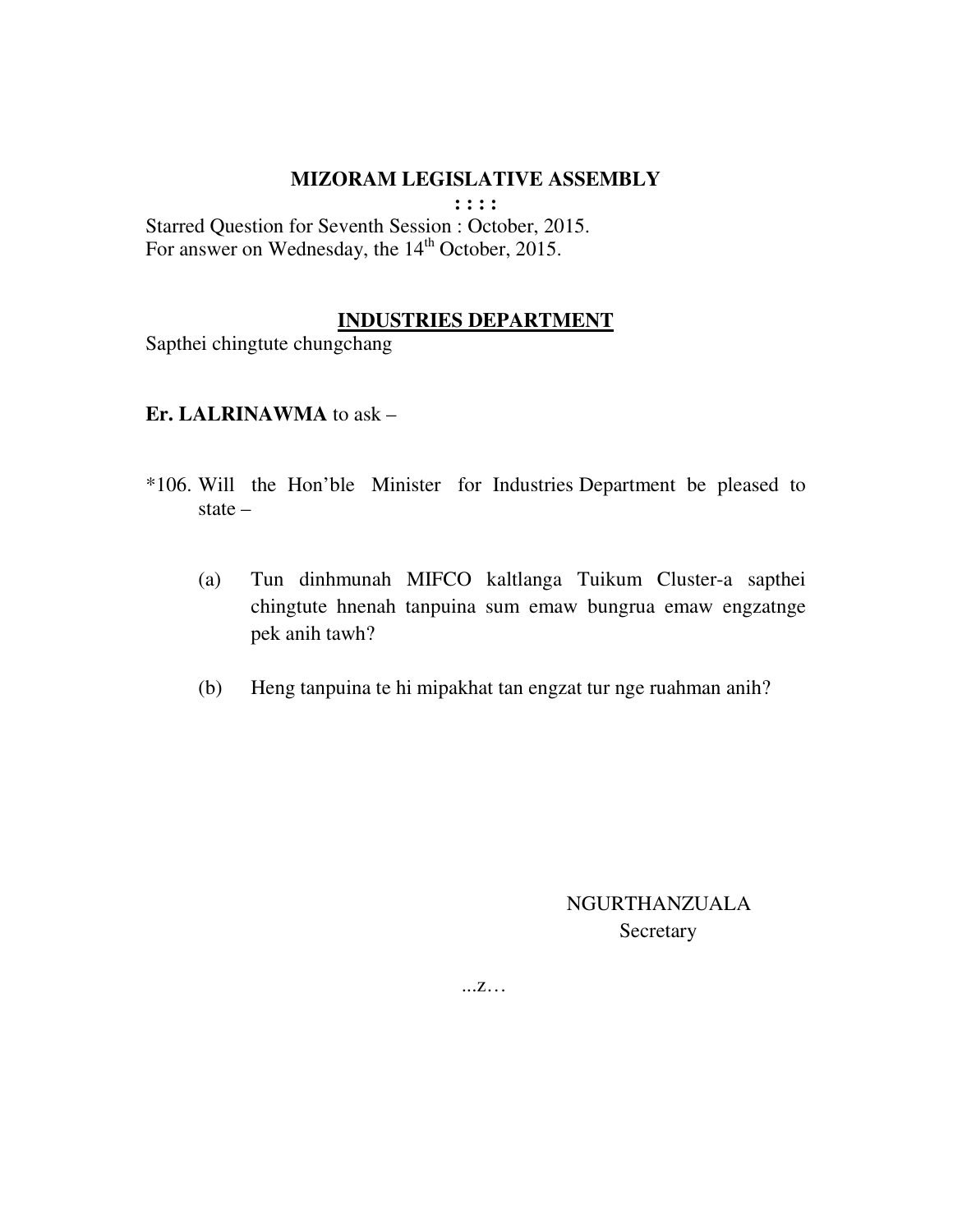Starred Question for Seventh Session : October, 2015. For answer on Wednesday, the 14<sup>th</sup> October, 2015.

# **PUBLIC WORKS DEPARTMENT**

Road Maintenance fund chungchang.

## **Er. LALRINAWMA** to ask –

- \*107. Will the Hon'ble Minister for Public Works Department be pleased to state –
	- a) Kum 2014-2015 chhungin Road Maintenance Fund atan engzatnge dah anih ?
	- b) Kilometer khat zelah cheng engzat a chhut nge anih?

NGURTHANZUALA Secretary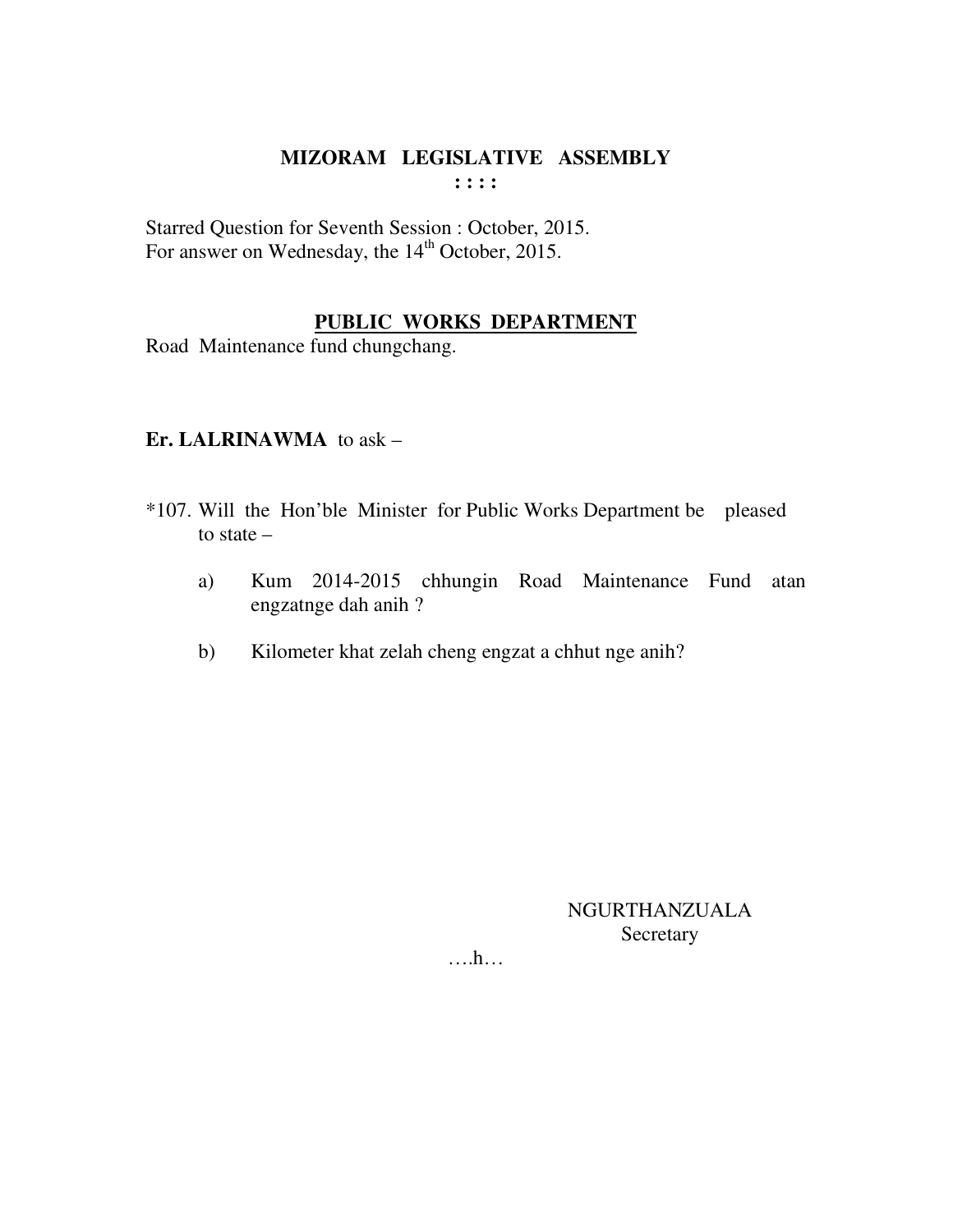Starred Question for Seventh Session : October, 2015. For answer on Wednesday, the 14<sup>th</sup> October, 2015.

## **PUBLIC WORKS DEPARTMENT**

NH - 54 chungchang. **Er. LALRINAWMA** to ask –

\*108. Will the Hon'ble Minister for Public Works Department be please to state –

Tun dinhmunah National Highway – 54 hi, Silchar lamah khawi thleng nge Mizoram PWD in a enkawl?

> NGURTHANZUALA Secretary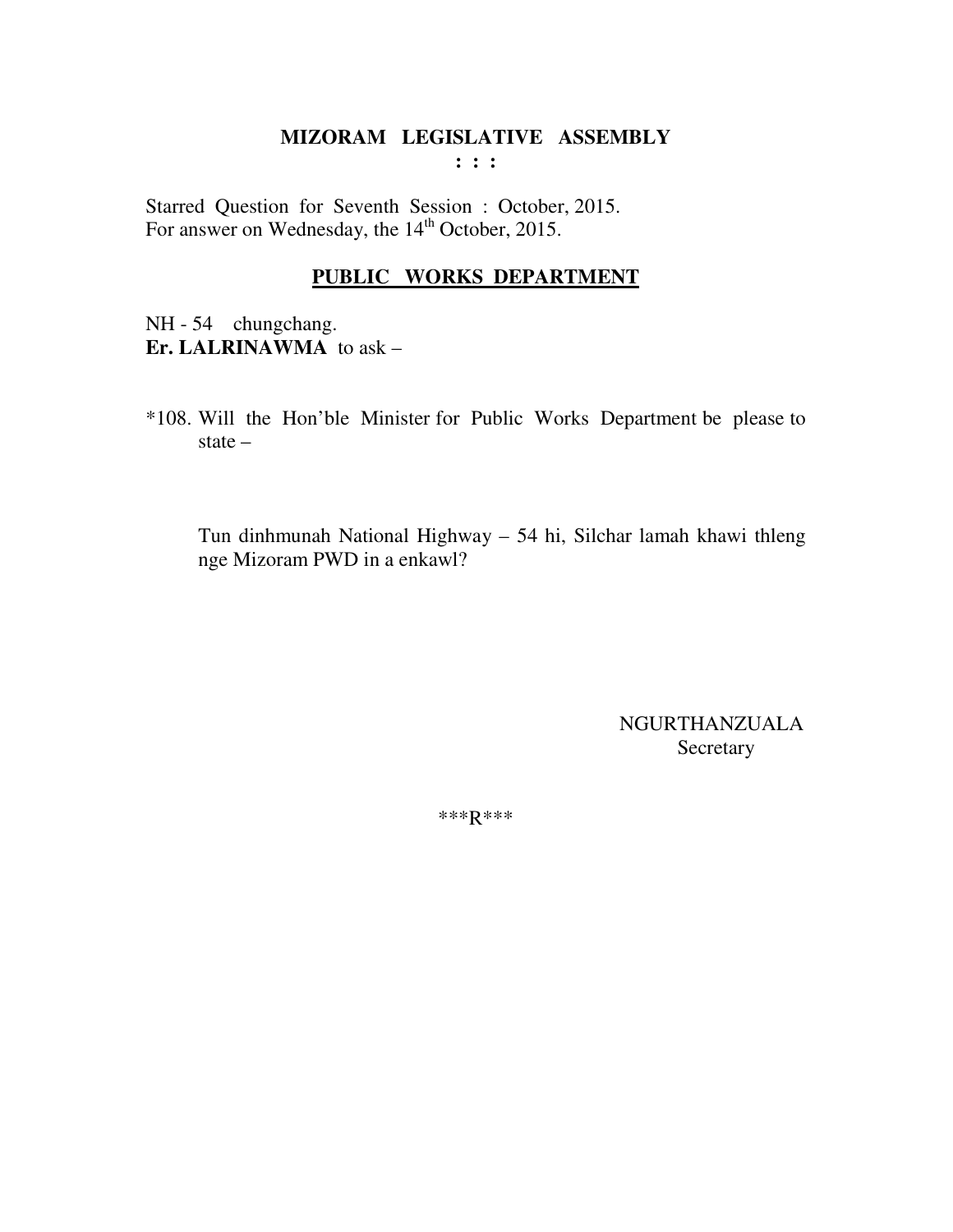Starred Question for Seventh Session : October, 2015. For answer on Wednesday, the 14<sup>th</sup> October, 2015.

## **TRANSPORT DEPARTMENT**

City Bus chungchang.

#### **Pu R.L. PIANMAWIA** to ask –

- \*109. Will the Hon'ble Minister for Transport Department be pleased to state –
	- a) City Bus Pawl leh Kohhrante'n hmun danga an hire thin avanga khawpuiin harsatna kan tawh thin hi Sorkarin a hria em ?
	- b) JnNURM atanga Bus kan dawn turte kha kan dawng ta em ?

NGURTHANZUALA **Secretary**